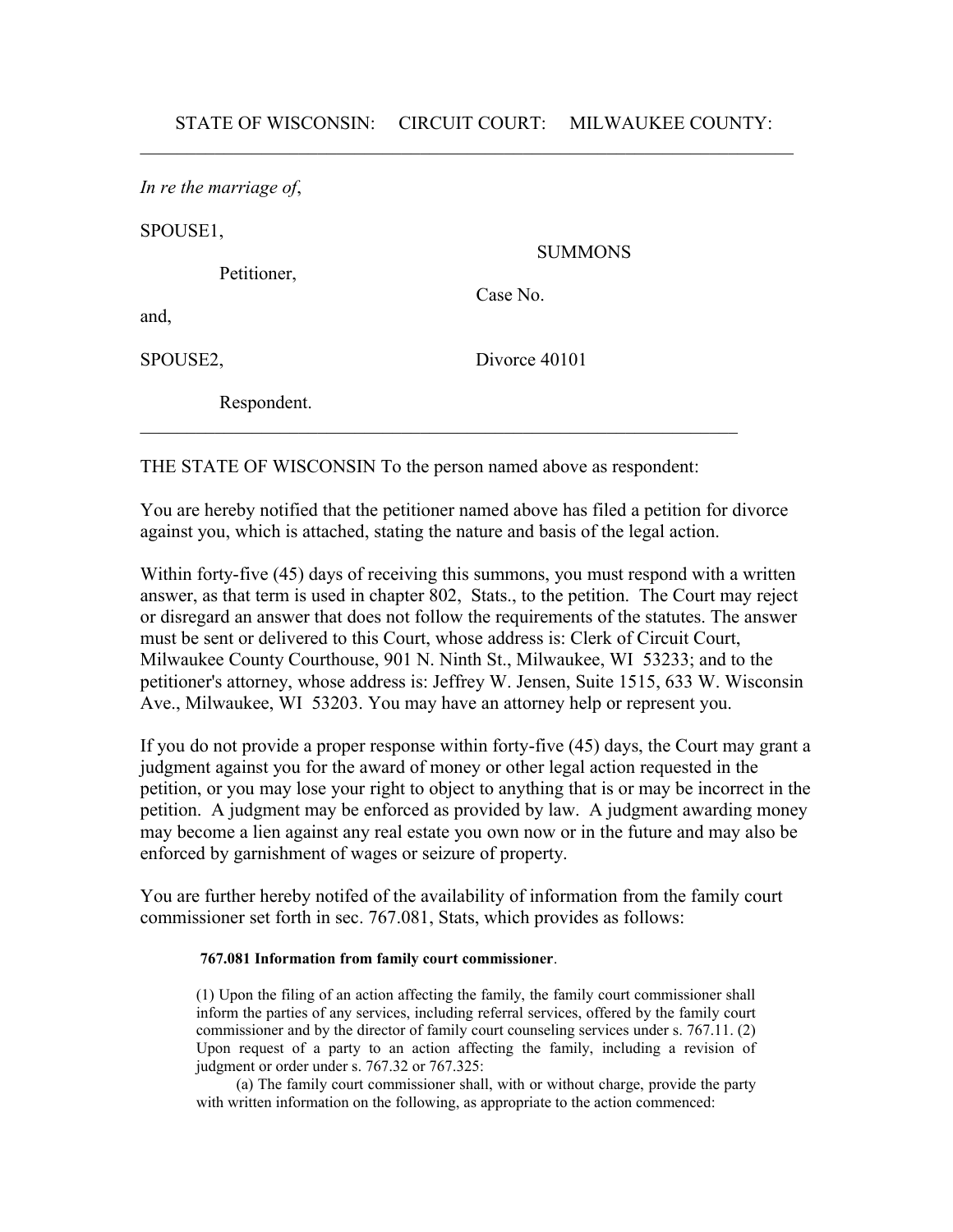1. The procedure for obtaining a judgment or order in the action.

2. The major issues usually addressed in such an action.

 3. Community resources and family court counseling services available to assist the parties.

4. The procedure for setting, modifying and enforcing child support awards or modifying and enforcing legal custody or physical placement judgments or orders.

(b) The family court commissioner shall provide a party, for inspection or purchase, with a copy of the statutory provisions in this chapter generally pertinent to the action.

You are further hereby notified that if the parties to this action have minor children, violation of the following criminal statute is punishable by a fine not to exceed \$10,000 or imprisonment not to exceed two years or both:

**948.31 Interference with custody by parent or others**. (1) (a) In this subsection, "legal custodian of a child" means:

1. A parent or other person having legal custody of the child under an order or judgment in an action for divorce, legal separation, annulment, custody, paternity, guardianship or habeas corpus.

2. The department of health and social services or any person, county department under s. 46.215, 46.22 or 46.23 or licensed child welfare agency, if custody of the hcild has been transferred under ch. 48 to the department, person or agency.

(b) Except as provided under ch. 48, whoever intentionally causes a child to leave, takes a child away or withholds a child for more than 12 hours beyond the courtapproved visitation period from a legal custodian with intent to deprive the custodian of his or her custody rights without the consent of the custodian is guilty of a Class E felony. This paragraph is not applicable if the court has entered an order authorizing the person to so take or withhold the child. (2) Whoever causes a child to leave, takes a child away or withholds a child for more than 12 hours from the child's parents, or the child's mother in the case of a nonmarital child where parents do not subsequently intermarry under s. 767.60, without the consent of the parents or the mother, is guilty of a Class E felony. This subsection is not applicable if custody has been granted by court order to the person taking or withholding the child. (3) Any parent, or any person acting pursuant to directions from the parent, who does any of the following is guilty of a Class E felony:

(a) Intentionally conceals a child from the child's other parent

 (b) After being served with process in an action affecting the family but prior to the issuance of a temporary or final order determining custody rights to a child, takes the child or causes the child to leave with intent to deprive the other parent of physical custody as defined in s. 822.09(9).

 (c) After issuance of a temporary or final order specifying joint custody rights, takes a child from or causes a child to leave the other parent in violation of the custody order or withholds a child for more than 12 hours beyond the court- approved visitation period. (4) (a) It is an affirmative defense to prosecution for violation of this section if the action:

1. Is taken by a parent or by a person authorized by a parent to protect his or her child from imminent physical harm or sexual assault:

2. Is taken by a parent fleeing from imminent physical harm to himself or herself:

 3. Is consented to by the other parent or any other person or agency having legal custody of the child: or

4. Is otherwise authorized by law.

(b) A defendant who raises an affirmative defense has the burden of proving the defense by a preponderance of the evidence. (5) The venue of an action under this section is prescribed in s. 971.19(8). (6) In addition to any other penalties provided for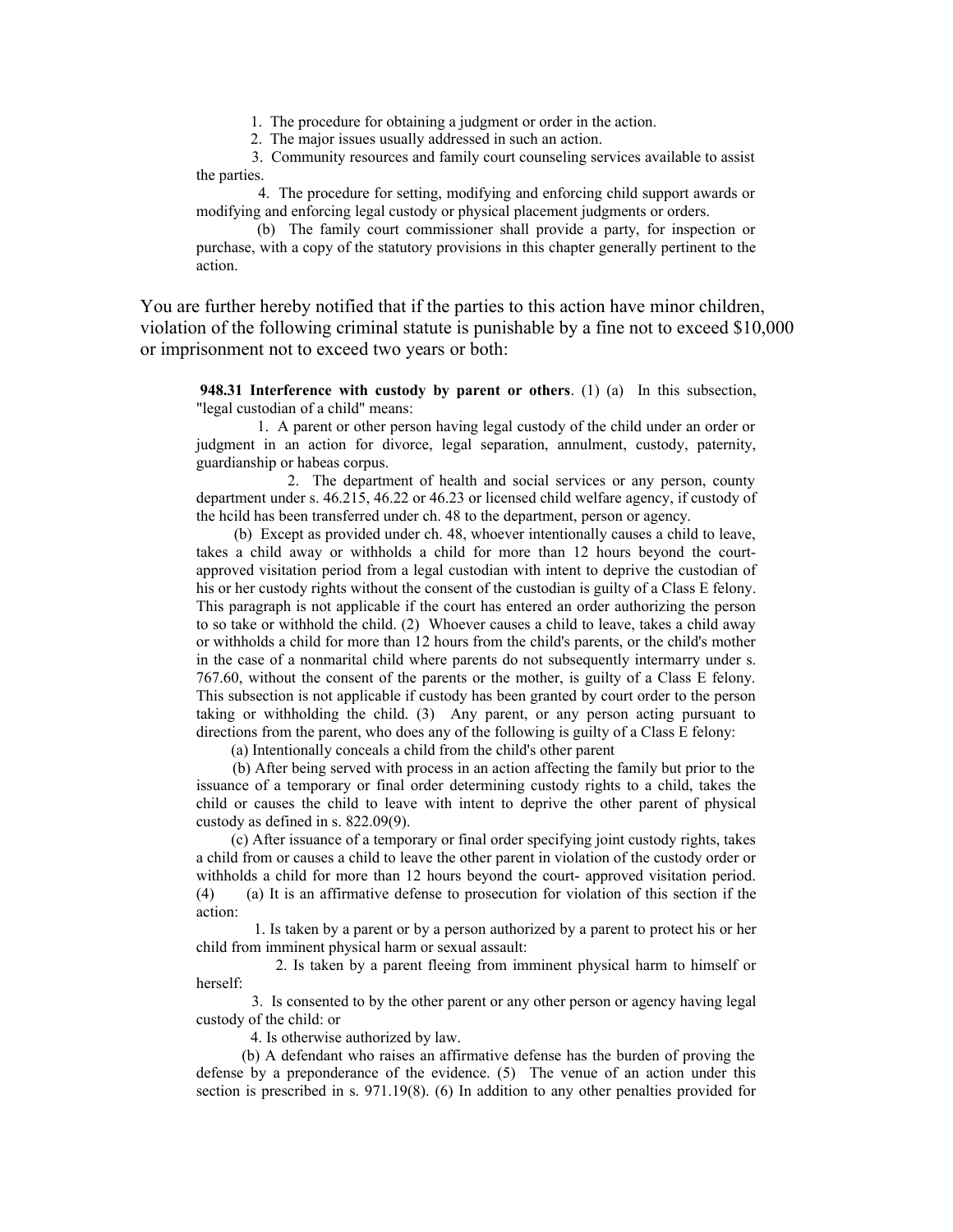violation of this section, a court may order a violator to pay restitution, regardless of whether the violator is placed on probation under s. 973.09, to provide reimbursement for any reasonable expenses incurred by any person or any governmental entity in locating and returning the child. Any such amounts paid by the violator shall be paid to the person or governmental entity which incurred the expense on a prorated basis. Upon the application of any interested party, the court shall hold an evidentiary hearing to determine the amount of reasonable expenses.

If you and the petitioner have minor children, accompanying this summons will be a document setting forth the percentage standard for child support extablished by the Department of Health and Social Services under sec. 46.25(9)(a), Stats., and listing the factors that a court may consider for modification of that standard under sec. 767.25(1m), Stats.

Dated at Milwaukee, Wisconsin, this day of  $\frac{1999}{2}$ 

> LAW OFFICES OF JEFFREY W. JENSEN Attorneys for Petitioner

 $\mathbf{By:}$ 

 Jeffrey W. Jensen State Bar No. 01012529

633 W. Wisconsin Ave. Suite 1515 Milwaukee, WI 53203 (414) 224-9484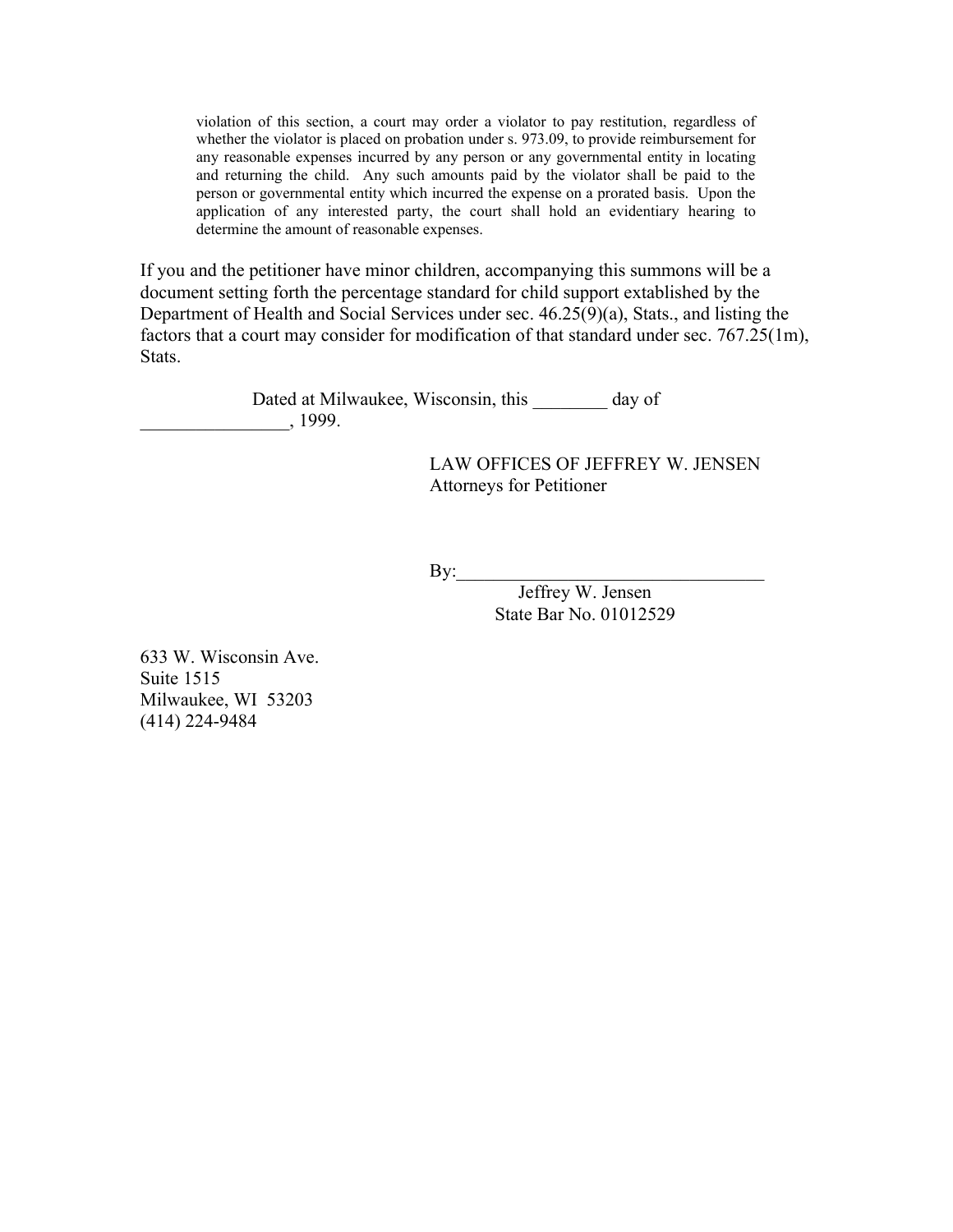## STATE OF WISCONSIN: CIRCUIT COURT: MILWAUKEE COUNTY: FAMILY COURT BRANCH

 $\mathcal{L}_\text{max}$  , and the contribution of the contribution of the contribution of the contribution of the contribution of the contribution of the contribution of the contribution of the contribution of the contribution of t

In re the marriage of,

SPOUSE1,

## PETITION FOR DIVORCE

Petitioner,

Case No.

 $\mathcal{L}_\text{max} = \frac{1}{2} \sum_{i=1}^n \mathcal{L}_\text{max}(\mathbf{z}_i - \mathbf{z}_i)$ 

and,

SPOUSE2,

Respondent.

 1. The petitioner, Spouse1, born \*\*\* resides at \*\*\*, in the City of \*\*\*, County of \*\*\*, Wisconsin; the petitioner is by occupation a \*\*\*, and has a social security number of \*\*\*.

 2. The respondent, Spouse2, born \*\*\*, resides at \*\*\*, in the City of \*\*\*, County of \*\*\*, Wisconsin; the respondent is by occupation a \*\*\* and has a social security number of \*\*\*.

3. The parties were married on \*\*\*.

 4. The petitioner has been a bona fide resident of \*\*\* County for more than thirty days immediately preceding the commencement of this action and of the State of Wisconsin for more than six months immediately preceding the commencement of this action.

 5. (a) \*\*\* children have been born to or adopted by the parties o this marriage, of which the following are minor children:

\*\*\*

6. The wife is not pregnant.

7. The marriage is irretrievably broken.

 8. No other action for divorce, annulment, or legal separation by either of the parties has been at any time commenced or is now pending in any other court or before any judge thereof in this state or elsewhere.

9. The petitioner was not previously married. The respondent was not previously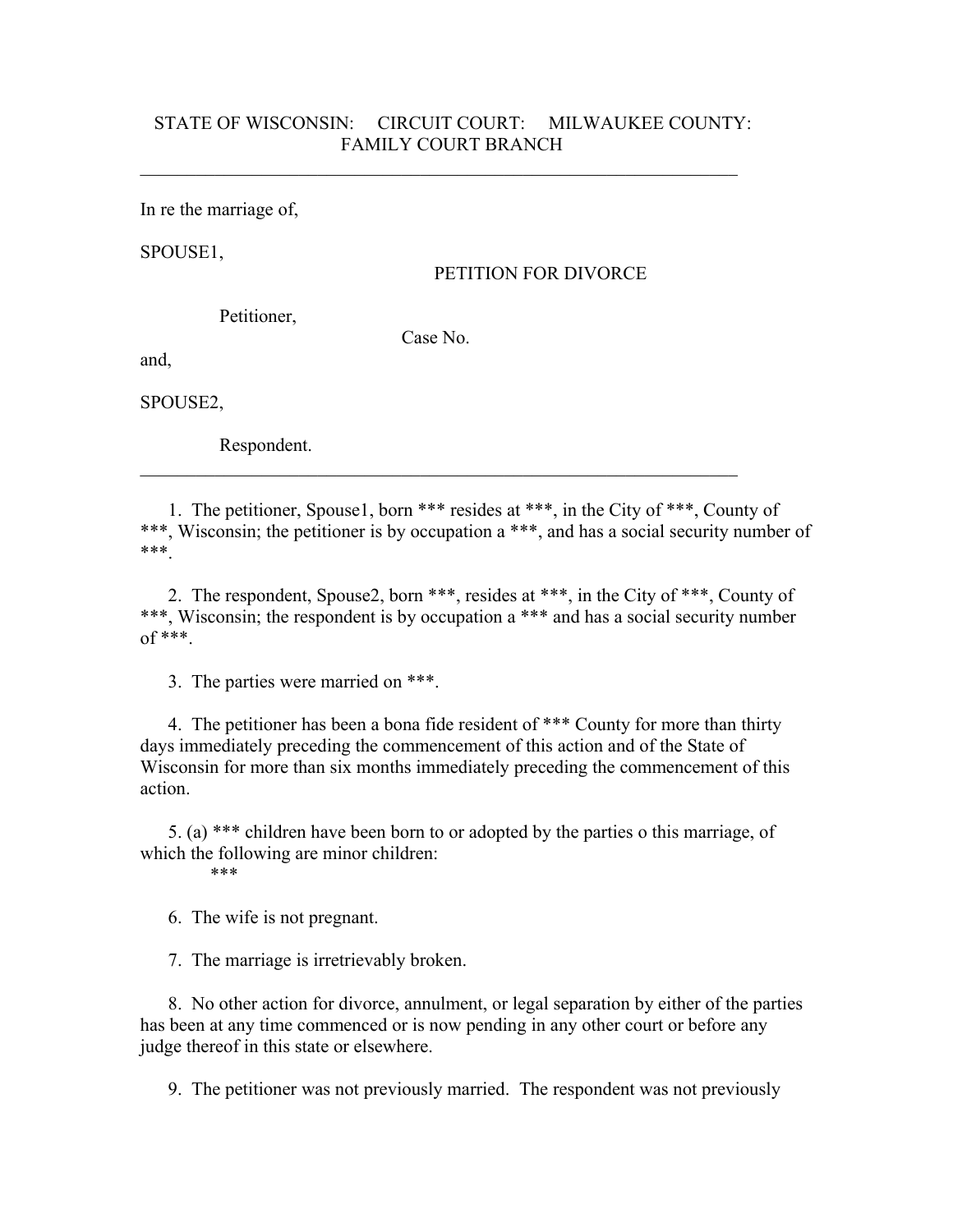married.

 10. The parties have not entered into a written agreement as to any of the issues in this action.

 11. Pursuant to sec. 84010, Stats., this action affects real property. Therefore, the court will be required to confirm or change interests in the real property that is described as follows:

12. The following custody information is given in compliance with sec. 822.09 Stats:

(a) The minor children named above presently reside with the petitioner at \*\*\*;

(b) Within the last five years, the minor children have lived at \*\*\*;

 (c) The petitioner has not previously participated as a party, witness, or in any other capacity in other litigation concerning the custody of the above-named minor children in this or any other state;

 (d) The petitioner is unaware of any custody proceedings concerning the abovenamed minor children pending in a court of this or any other state.

 (e) The petitioner knows of no person not a party to this action who has physical custody of the minor children or claims to have legal custody, physical placement, or visitation rights with respect to the minor children.

 (f) The petitioner understands that as a party to this action, she has a continuing duty to inform this court of any custody proceedings brought converning the children in this or any other state.

PETITIONER REQUESTS THE FOLLOWING RELIEF:

A. Divorce;

 B. The care and joint or sole legal custody and physical placement of the minor children;

C. Child support;

D. Property division;

E. Maintenance;

F. Family Support;

G. Attorney fees and costs;

H. Income assignment;

I. Restoration of legal surname;

J. The services provided under sec. 46.25, Stats.

K. Such other relief as is appropriate.

Dated at Milwaukee, Wisconsin, < date today >.

 $\mathcal{L}_\text{max}$  and  $\mathcal{L}_\text{max}$  and  $\mathcal{L}_\text{max}$  and  $\mathcal{L}_\text{max}$  and  $\mathcal{L}_\text{max}$ Petitoner